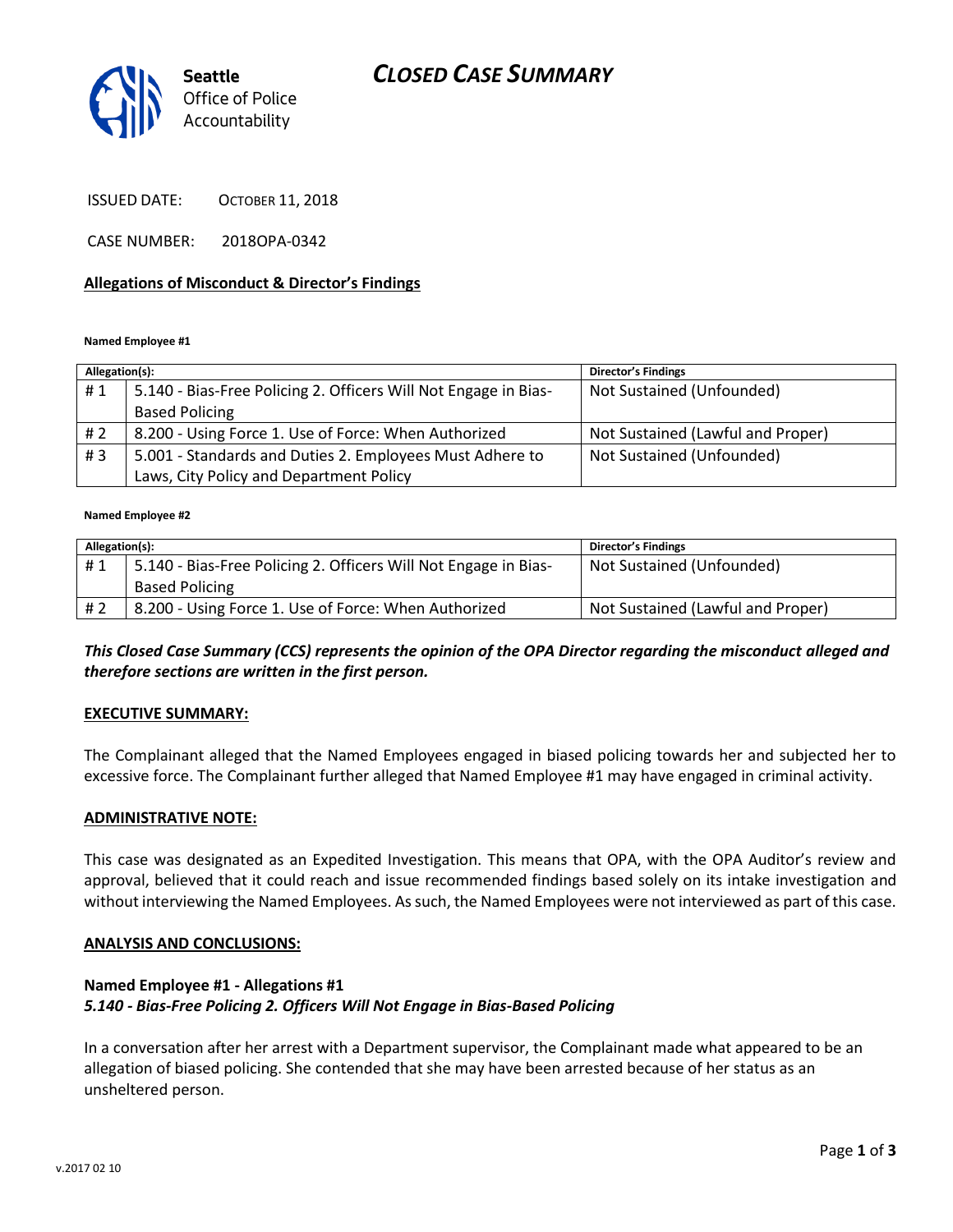

# *CLOSE CASE SUMMARY*

OPA CASE NUMBER: 2018OPA-0342

SPD policy prohibits biased policing, which it defines as "the different treatment of any person by officers motivated by any characteristic of protected classes under state, federal, and local laws as well other discernible personal characteristics of an individual." (SPD Policy 5.140.) This includes different treatment based on the race of the subject. (*See id*.)

From a review of the Body Worn Video (BWV), which fully captured the Named Employees' interaction with the Complainant, there is no evidence that the Complainant was discriminated against based on her housing status or her membership in any other protected class. Instead, the Complainant was arrested based on an open warrant and her refusal to comply with the officers' lawful orders. For these reasons, I find this allegation meritless and I recommend that this allegation be Not Sustained – Unfounded as against both Named Employees.

# Recommended Finding: **Not Sustained (Unfounded)**

## **Named Employee #1 - Allegation #2** *8.200 - Using Force 1. Use of Force: When Authorized*

The Named Employees observed a vehicle that had previously fled from them. The officers were aware that the passenger, who was later identified as the Complainant, had an open felony warrant. Officers conducted a Terry stop of the vehicle and, during that stop, confirmed that the Complainant had an open warrant. They ordered her to get out of the vehicle, but she refused to do so. She got into the driver's seat and started the vehicle. The officers positioned their cars to prevent her from driving away unless she drove through the patrol vehicles. The Complainant refused to get out of the vehicle and NE#1 broke the driver's side window. The officers again ordered her multiple times to order the vehicle and she continued to refuse.

The officers were eventually able to pull her out of the vehicle and she slid to the ground where her legs suffered minor cuts from broken glass. Named Employee #2 (NE#2) placed the Complainant into handcuffs and escorted her to a patrol vehicle. At that time, she alleged that NE#2 was breaking her arm and that he broke her hand.

SPD Policy 8.200(1) requires that force used by officers be reasonable, necessary and proportional. Whether force is reasonable depends "on the totality of the circumstances" known to the officers at the time of the force and must be balanced against "the rights of the subject, in light of the circumstances surrounding the event." (SPD Policy 8.200(1).) The policy lists a number of factors that should be weighed when evaluating reasonableness. (*See id*.) Force is necessary where "no reasonably effective alternative appears to exist, and only then to the degree which is reasonable to effect a lawful purpose." (*Id*.) Lastly, the force used must be proportional to the threat posed to the officer. (*Id*.)

I find that both NE#1 and NE#2 used de minimis force to remove the Complainant from the vehicle and then to place her into handcuffs. At the time this force was used, the officers had the legal authority to take the Complainant into custody and, when she was non-compliant, they had the right to use lawful force to effectuate their objectives. I find that this force was reasonable, necessary, and proportional under the circumstances and, thus, that it was consistent with policy. As such, I recommend that this allegation be Not Sustained – Lawful and Proper as against both Named Employees.

Recommended Finding: **Not Sustained (Lawful and Proper)**